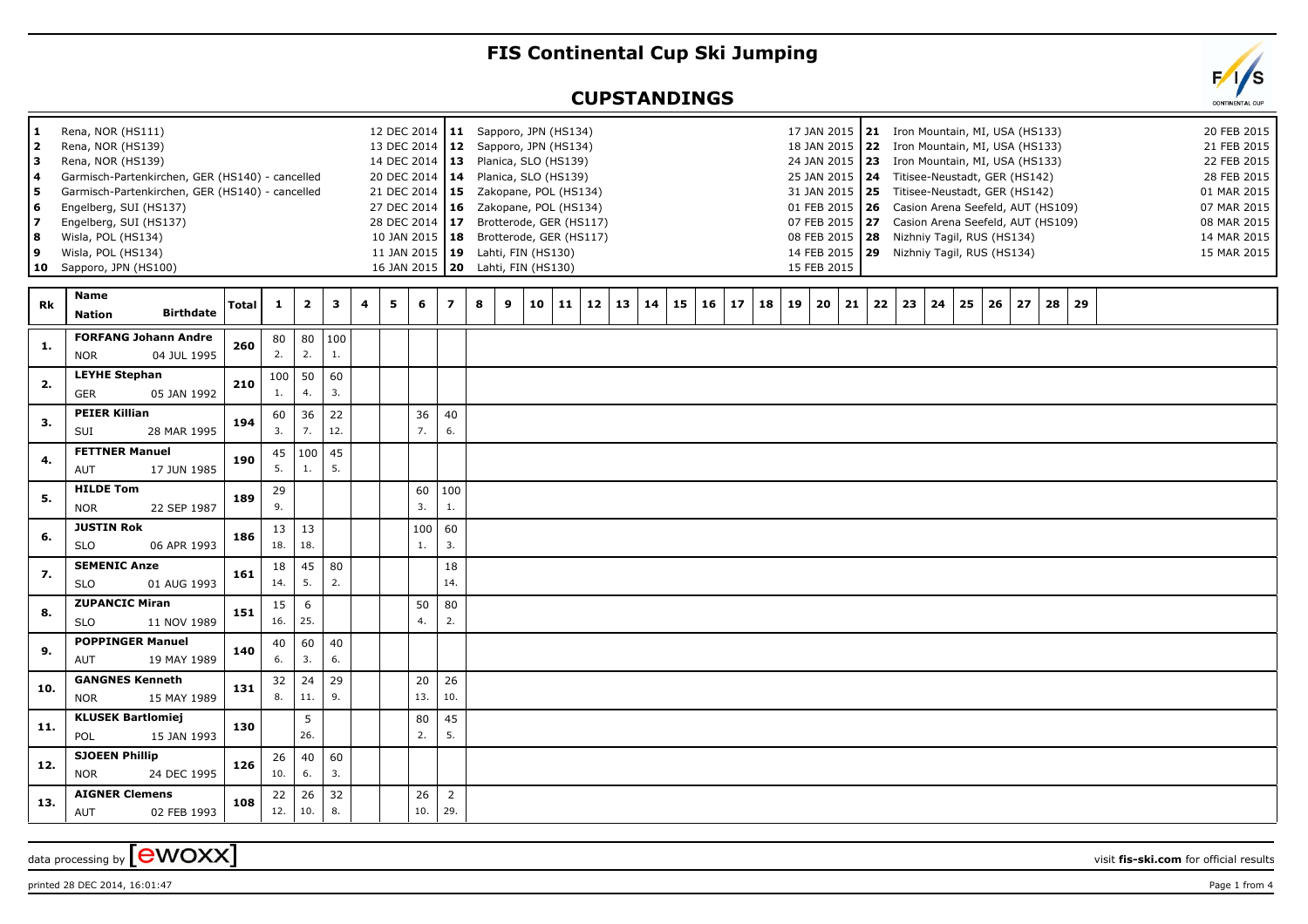| Rk  | Name<br><b>Birthdate</b><br><b>Nation</b>                 | Total | $\mathbf{1}$                   | $\overline{\mathbf{2}}$        | 3                     | 4 | 5 | 6                     | $\overline{\mathbf{z}}$ | 8 | 9 | 10 | 11 | $12$ | 13 | 14 | 15 | 16 | 17 | 18 | 19 | 20 | 21 | $22 \mid 23$ | 24 | 25 | 26 | 27 | 28 | 29 |  |  |  |
|-----|-----------------------------------------------------------|-------|--------------------------------|--------------------------------|-----------------------|---|---|-----------------------|-------------------------|---|---|----|----|------|----|----|----|----|----|----|----|----|----|--------------|----|----|----|----|----|----|--|--|--|
| 14. | <b>STJERNEN Andreas</b><br><b>NOR</b><br>30 JUL 1988      | 95    |                                |                                |                       |   |   | 45<br>5.              | 50<br>4.                |   |   |    |    |      |    |    |    |    |    |    |    |    |    |              |    |    |    |    |    |    |  |  |  |
| 15. | <b>HULA Stefan</b><br>29 SEP 1986<br>POL                  | 84    | 36<br>7.                       | $\mathbf{1}$<br>30.            | 18<br>14.             |   |   | 29<br>9.              |                         |   |   |    |    |      |    |    |    |    |    |    |    |    |    |              |    |    |    |    |    |    |  |  |  |
| 16. | <b>SINKOVEC Jure</b><br><b>SLO</b><br>03 JUL 1985         | 81    |                                | $10\,$<br>21.                  | 20<br>13.             |   |   | 22<br>12.             | 29<br>9.                |   |   |    |    |      |    |    |    |    |    |    |    |    |    |              |    |    |    |    |    |    |  |  |  |
| 17. | <b>DESCHWANDEN Gregor</b><br>SUI<br>27 FEB 1991           | 78    | 9<br>22.                       | 16<br>15.                      | 26<br>10.             |   |   | 16<br>15.             | 11<br>20.               |   |   |    |    |      |    |    |    |    |    |    |    |    |    |              |    |    |    |    |    |    |  |  |  |
| 18. | <b>BJOERENG Joacim Oeder</b><br><b>NOR</b><br>14 DEC 1995 | 76    |                                |                                |                       |   |   | 40<br>6.              | 36<br>7.                |   |   |    |    |      |    |    |    |    |    |    |    |    |    |              |    |    |    |    |    |    |  |  |  |
| 19. | <b>TOLLINGER Elias</b><br>25 MAR 1995<br>AUT              | 74    | 24<br>11.                      | $\overline{\mathbf{3}}$<br>28. | 12<br>19.             |   |   | 32<br>8.              | $\overline{3}$<br>28.   |   |   |    |    |      |    |    |    |    |    |    |    |    |    |              |    |    |    |    |    |    |  |  |  |
| 20. | <b>KOZISEK Cestmir</b><br>CZE<br>09 NOV 1991              | 68    | 12<br>19.                      | 32<br>8.                       | 24<br>11.             |   |   |                       |                         |   |   |    |    |      |    |    |    |    |    |    |    |    |    |              |    |    |    |    |    |    |  |  |  |
| 21. | <b>JACOBSEN Anders</b><br><b>NOR</b><br>17 FEB 1985       | 65    | $\overline{\mathbf{3}}$<br>28. | 22<br>12.                      | 40<br>6.              |   |   |                       |                         |   |   |    |    |      |    |    |    |    |    |    |    |    |    |              |    |    |    |    |    |    |  |  |  |
| 22. | <b>WENIG Daniel</b><br><b>GER</b><br>12 AUG 1991          | 64    | 50<br>4.                       | 14<br>17.                      |                       |   |   |                       |                         |   |   |    |    |      |    |    |    |    |    |    |    |    |    |              |    |    |    |    |    |    |  |  |  |
| 23. | <b>ZNISZCZOL Aleksander</b><br>POL<br>08 MAR 1994         | 61    | 16<br>15.                      | 29<br>9.                       | 16<br>15.             |   |   |                       |                         |   |   |    |    |      |    |    |    |    |    |    |    |    |    |              |    |    |    |    |    |    |  |  |  |
| 24. | <b>QUECK Danny</b><br>17 SEP 1989<br><b>GER</b>           | 59    | 15<br>16.                      | $\overline{7}$<br>24.          |                       |   |   | 13<br>18.             | 24<br>11.               |   |   |    |    |      |    |    |    |    |    |    |    |    |    |              |    |    |    |    |    |    |  |  |  |
| 25. | <b>GRANERUD Halvor Egner</b><br>29 MAY 1996<br><b>NOR</b> | 42    | 20<br>13.                      | 8<br>23.                       | 14<br>17.             |   |   |                       |                         |   |   |    |    |      |    |    |    |    |    |    |    |    |    |              |    |    |    |    |    |    |  |  |  |
| 25. | <b>KLINGA Sebastian</b><br>26 APR 1992<br>FIN             | 42    |                                |                                |                       |   |   | 10<br>21.             | 32<br>8.                |   |   |    |    |      |    |    |    |    |    |    |    |    |    |              |    |    |    |    |    |    |  |  |  |
| 27. | <b>KYTOESAHO Niko</b><br>18 DEC 1999<br>FIN               | 40    |                                | 9<br>22.                       | 15<br>16.             |   |   |                       | 16<br>15.               |   |   |    |    |      |    |    |    |    |    |    |    |    |    |              |    |    |    |    |    |    |  |  |  |
| 27. | <b>MAYER Nicolas</b><br><b>FRA</b><br>06 OCT 1990         | 40    | $\overline{4}$<br>$27.$ 13.    | 20                             | 8<br>23.              |   |   | $\overline{2}$<br>29. | 6<br>25.                |   |   |    |    |      |    |    |    |    |    |    |    |    |    |              |    |    |    |    |    |    |  |  |  |
| 27. | <b>PASCHKE Pius</b><br><b>GER</b><br>20 MAY 1990          | 40    |                                |                                | 9<br>22.              |   |   | 9<br>22.              | 22<br>12.               |   |   |    |    |      |    |    |    |    |    |    |    |    |    |              |    |    |    |    |    |    |  |  |  |
| 30. | <b>HUBER Daniel</b><br>AUT<br>02 JAN 1993                 | 32    |                                | 13<br>18.                      | $\overline{7}$<br>24. |   |   | $\overline{7}$<br>24. | $5\phantom{.0}$<br>26.  |   |   |    |    |      |    |    |    |    |    |    |    |    |    |              |    |    |    |    |    |    |  |  |  |
| 30. | <b>ELVERUM SORSELL Kim I</b><br><b>NOR</b><br>06 OCT 1988 | 32    | 5<br>26.                       |                                |                       |   |   | 18<br>14.             | 9<br>22.                |   |   |    |    |      |    |    |    |    |    |    |    |    |    |              |    |    |    |    |    |    |  |  |  |
| 32. | <b>SCHIFFNER Markus</b><br>AUT<br>05 JUN 1992             | 29    | 6<br>25.                       | 11<br>20.                      | 11<br>20.             |   |   | 1<br>30.              |                         |   |   |    |    |      |    |    |    |    |    |    |    |    |    |              |    |    |    |    |    |    |  |  |  |

data processing by **CWOXX** visit **fis-ski.com** for official results

printed 28 DEC 2014, 16:01:47 **Page 2** from 4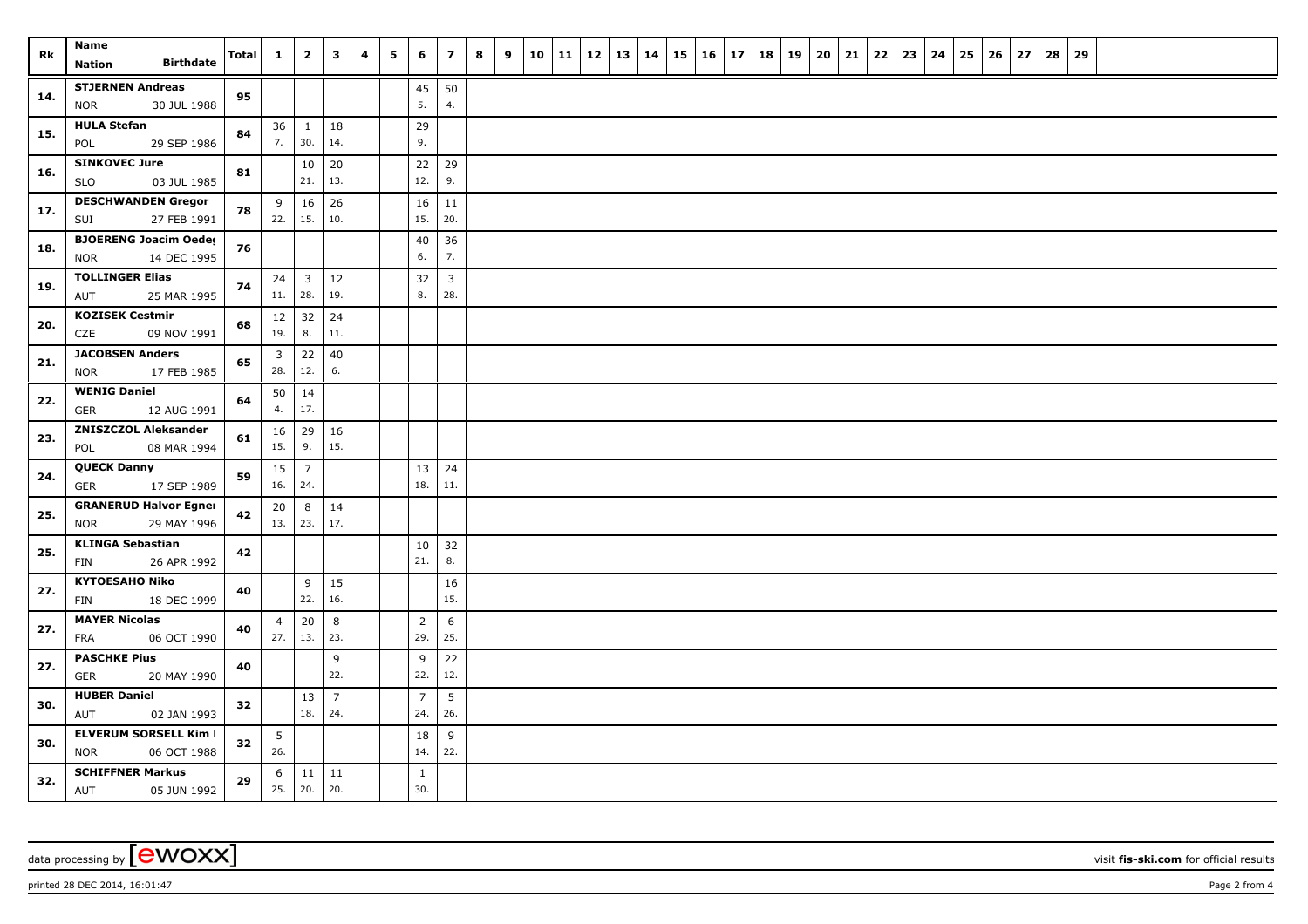| Rk  | <b>Name</b>                                               | Total          | $\mathbf{1}$          | $\overline{2}$ | $\mathbf{3}$           | 4 | 5 | 6                      | $\overline{\mathbf{z}}$ | 8 | 9 | 10 | 11 | 12 | 13 | 14 | $15 \mid 16$ | 17 | 18 | 19 | 20 | 21 | $22 \mid 23$ | 24 | 25 | 26 | 27 | 28 | 29 |  |  |  |
|-----|-----------------------------------------------------------|----------------|-----------------------|----------------|------------------------|---|---|------------------------|-------------------------|---|---|----|----|----|----|----|--------------|----|----|----|----|----|--------------|----|----|----|----|----|----|--|--|--|
|     | <b>Birthdate</b><br><b>Nation</b>                         |                |                       |                |                        |   |   |                        |                         |   |   |    |    |    |    |    |              |    |    |    |    |    |              |    |    |    |    |    |    |  |  |  |
| 33. | <b>WOHLGENANNT Ulrich</b><br>01 AUG 1994<br>AUT           | 28             |                       |                |                        |   |   | 24<br>11.              | $\overline{4}$<br>27.   |   |   |    |    |    |    |    |              |    |    |    |    |    |              |    |    |    |    |    |    |  |  |  |
| 34. | <b>HLAVA Lukas</b><br>CZE<br>10 SEP 1984                  | 25             |                       |                |                        |   |   | 12<br>19.              | 13<br>18.               |   |   |    |    |    |    |    |              |    |    |    |    |    |              |    |    |    |    |    |    |  |  |  |
| 35. | <b>ZOGRAFSKI Vladimir</b><br><b>BUL</b><br>14 JUL 1993    | 23             |                       | 18<br>14.      | $5\phantom{.0}$<br>26. |   |   |                        |                         |   |   |    |    |    |    |    |              |    |    |    |    |    |              |    |    |    |    |    |    |  |  |  |
| 36. | <b>JOHANSSON Robert</b><br>23 MAR 1990<br><b>NOR</b>      | 21             |                       | 15<br>16.      | 6<br>25.               |   |   |                        |                         |   |   |    |    |    |    |    |              |    |    |    |    |    |              |    |    |    |    |    |    |  |  |  |
|     |                                                           |                |                       |                |                        |   |   |                        |                         |   |   |    |    |    |    |    |              |    |    |    |    |    |              |    |    |    |    |    |    |  |  |  |
| 36. | <b>POGRAJC Andraz</b><br><b>SLO</b><br>26 SEP 1991        | 21             | 11<br>20.             |                | 10<br>21.              |   |   |                        |                         |   |   |    |    |    |    |    |              |    |    |    |    |    |              |    |    |    |    |    |    |  |  |  |
| 38. | <b>KORNILOV Denis</b><br><b>RUS</b><br>17 AUG 1986        | 20             |                       |                |                        |   |   |                        | 20<br>13.               |   |   |    |    |    |    |    |              |    |    |    |    |    |              |    |    |    |    |    |    |  |  |  |
| 38. | <b>BIEGUN Krzysztof</b><br>21 MAY 1994<br>POL             | 20             |                       |                |                        |   |   | 8<br>23.               | $12\,$<br>19.           |   |   |    |    |    |    |    |              |    |    |    |    |    |              |    |    |    |    |    |    |  |  |  |
| 38. | <b>COLLOREDO Sebastian</b><br>09 SEP 1987<br>ITA          | 20             |                       |                |                        |   |   | $5\phantom{.0}$<br>26. | 15<br>16.               |   |   |    |    |    |    |    |              |    |    |    |    |    |              |    |    |    |    |    |    |  |  |  |
|     | <b>ALTENBURGER Florian</b>                                |                |                       |                |                        |   |   | 15                     | $\mathbf{1}$            |   |   |    |    |    |    |    |              |    |    |    |    |    |              |    |    |    |    |    |    |  |  |  |
| 41. | 02 NOV 1993<br>AUT                                        | 16             |                       |                |                        |   |   | 16.                    | 30.                     |   |   |    |    |    |    |    |              |    |    |    |    |    |              |    |    |    |    |    |    |  |  |  |
| 42. | <b>KALINITSCHENKO Anton</b><br><b>RUS</b><br>22 JUL 1982  | 14             |                       |                |                        |   |   | 14<br>17.              |                         |   |   |    |    |    |    |    |              |    |    |    |    |    |              |    |    |    |    |    |    |  |  |  |
| 42. | <b>RUDA Adam</b><br>18 NOV 1995<br>POL                    | 14             |                       |                |                        |   |   |                        | 14<br>17.               |   |   |    |    |    |    |    |              |    |    |    |    |    |              |    |    |    |    |    |    |  |  |  |
| 44. | <b>FAIRALL Nicholas</b><br><b>USA</b><br>06 JUL 1989      | 13             |                       |                | 13<br>18.              |   |   |                        |                         |   |   |    |    |    |    |    |              |    |    |    |    |    |              |    |    |    |    |    |    |  |  |  |
| 45. | <b>CIKL Martin</b><br>CZE<br>17 AUG 1987                  | ${\bf 12}$     | 11<br>20.             |                | $\mathbf{1}$<br>30.    |   |   |                        |                         |   |   |    |    |    |    |    |              |    |    |    |    |    |              |    |    |    |    |    |    |  |  |  |
| 46. | <b>KARLEN Gabriel</b><br>10 MAR 1994<br>SUI               | 11             |                       |                |                        |   |   | $11\,$<br>20.          |                         |   |   |    |    |    |    |    |              |    |    |    |    |    |              |    |    |    |    |    |    |  |  |  |
| 47. | <b>NAGLIC Tomaz</b><br><b>SLO</b><br>18 JUL 1989          | 10             |                       |                |                        |   |   |                        | 10<br>21.               |   |   |    |    |    |    |    |              |    |    |    |    |    |              |    |    |    |    |    |    |  |  |  |
| 48. | <b>GLASDER Michael</b><br>27 MAR 1989<br><b>USA</b>       | 8              |                       |                |                        |   |   |                        | 8<br>23.                |   |   |    |    |    |    |    |              |    |    |    |    |    |              |    |    |    |    |    |    |  |  |  |
| 48. | <b>HALVORSEN Espen Enge</b><br><b>NOR</b><br>10 MAY 1990  | 8              | 8<br>23.              |                |                        |   |   |                        |                         |   |   |    |    |    |    |    |              |    |    |    |    |    |              |    |    |    |    |    |    |  |  |  |
| 50. | <b>INGVALDSEN Ole Marius</b><br><b>NOR</b><br>02 OCT 1985 | $\overline{z}$ | $\overline{7}$<br>24. |                |                        |   |   |                        |                         |   |   |    |    |    |    |    |              |    |    |    |    |    |              |    |    |    |    |    |    |  |  |  |
| 50. | <b>ROENSEN Atle Pedersen</b><br><b>NOR</b><br>13 AUG 1988 | $\overline{z}$ |                       |                |                        |   |   |                        | $\overline{7}$<br>24.   |   |   |    |    |    |    |    |              |    |    |    |    |    |              |    |    |    |    |    |    |  |  |  |

data processing by **CWOXX** visit **fis-ski.com** for official results

printed 28 DEC 2014, 16:01:47 **Page 3** from 4